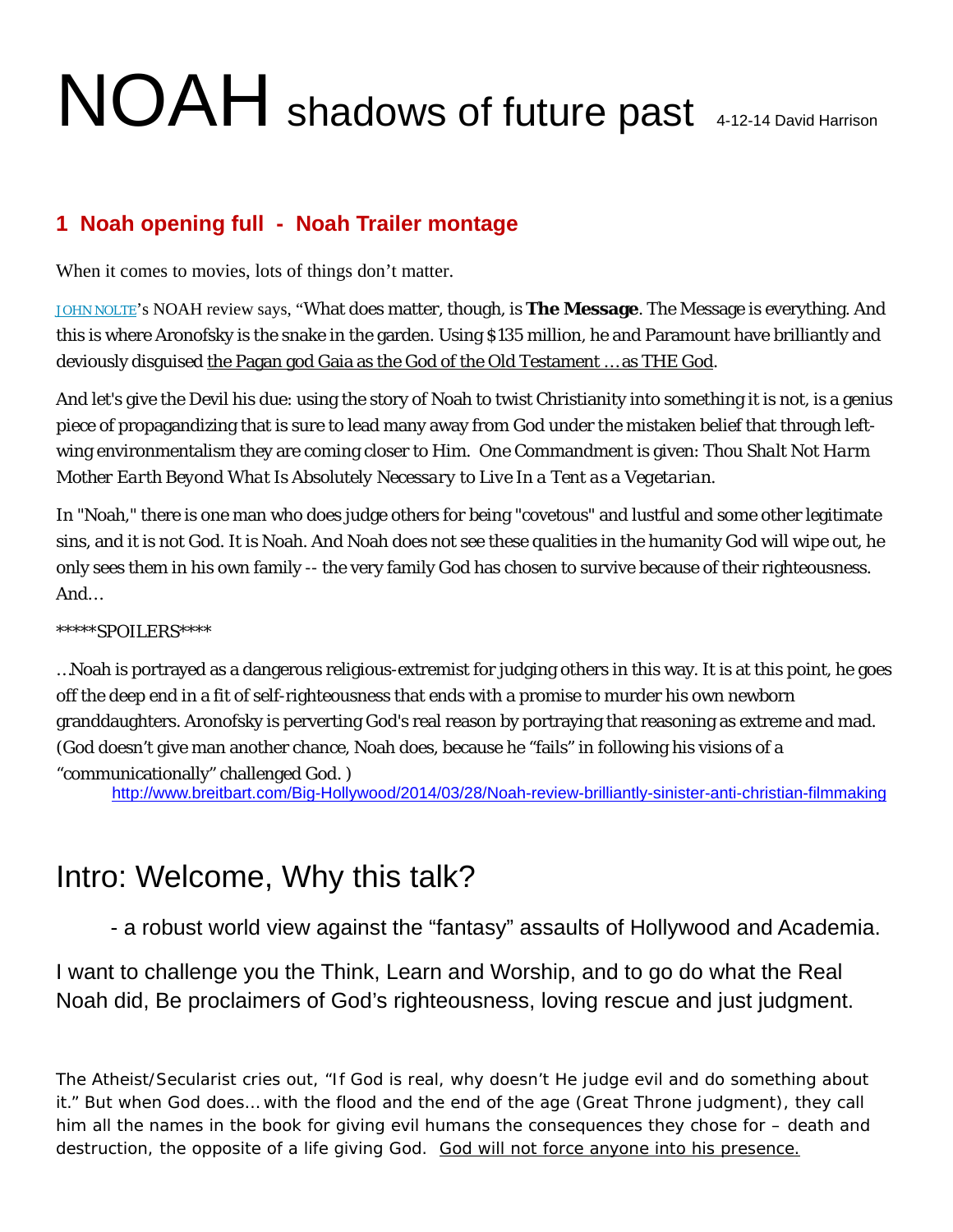## **Noah's Ark and Flood Trivia**

## **T** or **F God showed Noah visions of the coming flood, but never spoke to Him?**

#### **8 times God Speaks to Noah, 10**

### **What was the greatest miracle in the Bible?** Creation

if this verse is true Gen 1:1 the rest is at least possible – miracles

Hebrews 11:3-5<sup>3</sup> By faith we understand that the universe was created by the word of God, so that what is seen was not made out of things that are visible.

If you could only use one word to describe the Bible and the work of God what would it be? Restoration

**What can God not Do?** Logically impossible things… ex. create a square circle, things contrary to his character, a married bachelor, a one ended stick, an honest politician etc…

## **T** or **F Two of every kind of animal went into the Ark?**

#### **How many animals pairs (sets of kinds) was Noah to take on the Ark?**

Only land-dwelling, air-breathing animals had to be included on the ark (Gen. 7:15, "in which is the breath of life," 7:22). Noah did not need to bring all the thousands of insect varieties. Invertebrates can be shown to survive flooding, often by using floating vegetation mats. Sevens of flying creatures.

**Gen 6:19** Twos of every sort /kind - male and female Gen 6:20

Twos, both, double, twice *shenayim = shen ay im –plural* dual of [יִנֵשׁ](http://www.blueletterbible.org/lang/lexicon/lexicon.cfm?strongs=H8145&t=KJV)

Gen 7:9 & 15 They went into the ark two and two of all flesh mal and female where in is the breath of life- lungs

Two twos  $2x^2 = 4$ 

Gen 7:2 and of the clean kinds take by sevens male and female, and of the not clean by twos male and female

Sevens shehvah used seven, seven times, seven fold

Seven twos  $7x2 = 14$ 

### **T** or **F Every living creature outside the ark was destroyed by the flood?**

**Was every living creature outside of the Ark destroyed in the flood?** NO, just land - lung breathers (Gen. 7:15, "in which is the breath of life," 7:22)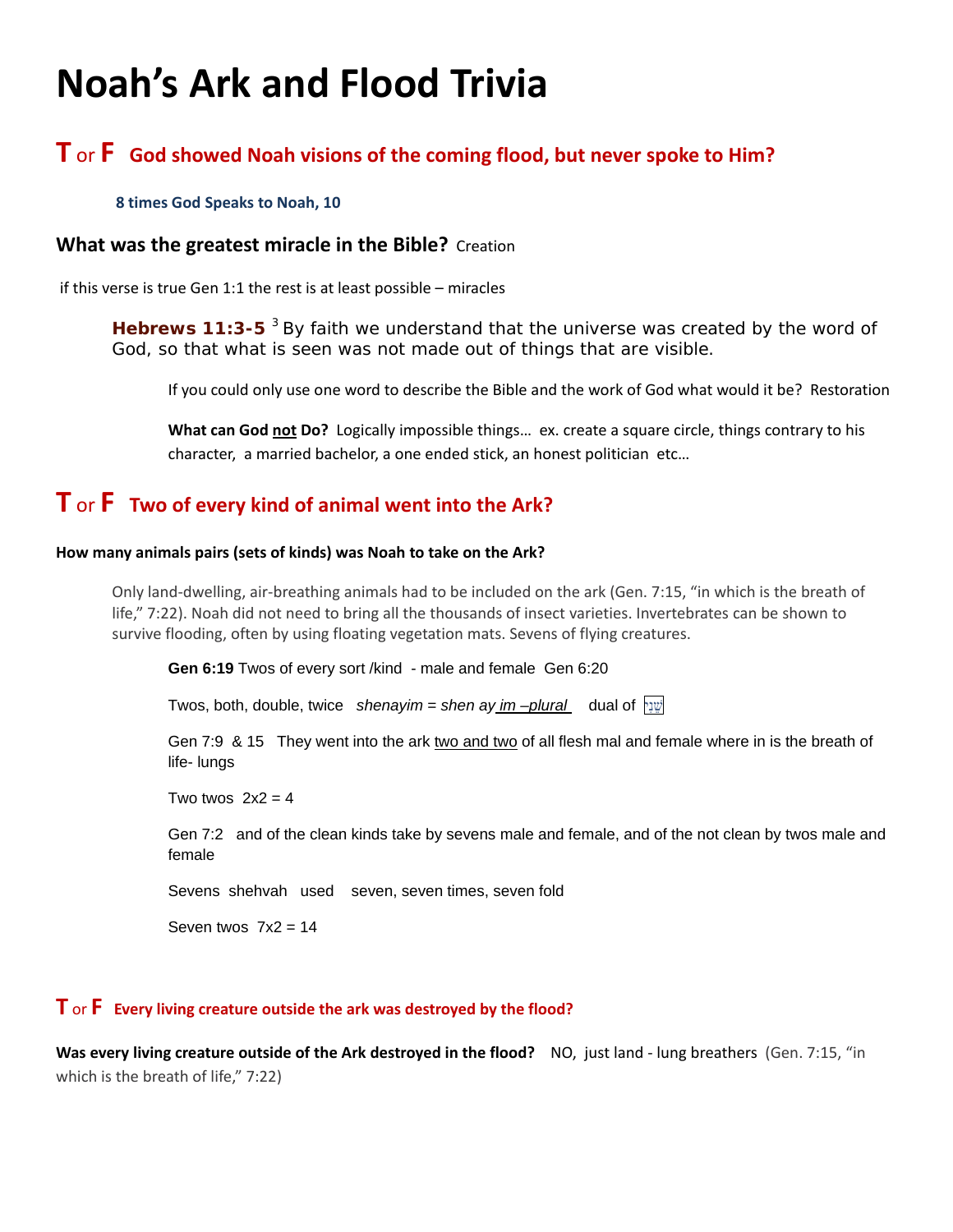### **T** or **F Noah brought the animals and gathered them in the Ark?**

**Who brought the Animals to the ark?** Gen. 6:20 God

#### **Who designed the ark?**

The Designer was God Himself. We do not need to assume Noah knew anything about ship-building. The instructions for design are given in Gen. 6:14ff.

What major "boat" feature did the ark probably not have?

Was Noah the only one asked to build the ark?

## **What did Noah do for at least 120 years while also building the Ark?**

**How long were the "fountains of the deep" opened for? 150 days**

**God gave permission for Noah and his family to eat what after the flood?** Gen 9:3

## **The Ark and the Flood are linked to what old and new Testament Practice?** 1 Peter 3:20-21

God made a covenant with Noah and Who after the flood cataclysm that he would never flood the earth like this again?

**What does Noah's name mean?** 

**How many levels did the ark have?** 

## **How old was Noah when the Flood occurred? How much longer did he live?** 600 - 950

What would that age be in approximate years our lifespan? 1000 years = 80years 600 = 48 ratio of 8/100

### **What were the measurements of the Ark?**

300 cubits long, 50 cubits wide, and 30 cubits high. Genesis 6:15 Did you know most Ancients measured in Volume not in shape? A Hebrew cubit was 18 in and Egyptian of which Moses was schooled was 21.8 in ark length 450 - 515ft

#### **Where did the Ark come aground and rest?**

<http://christianity.about.com/od/biblefactsandlists/fl/Noahs-Flood.htm> <http://www.funtrivia.com/en/subtopics/Noah-and-the-Great-Flood-59948.html>

<http://www.ldolphin.org/cisflood.html>

## **Quiz: how well do you know NOAH/Bible**

<http://creation.com/noahs-ark-questions-and-answers>

<http://creation.com/noahs-flood-questions-and-answers>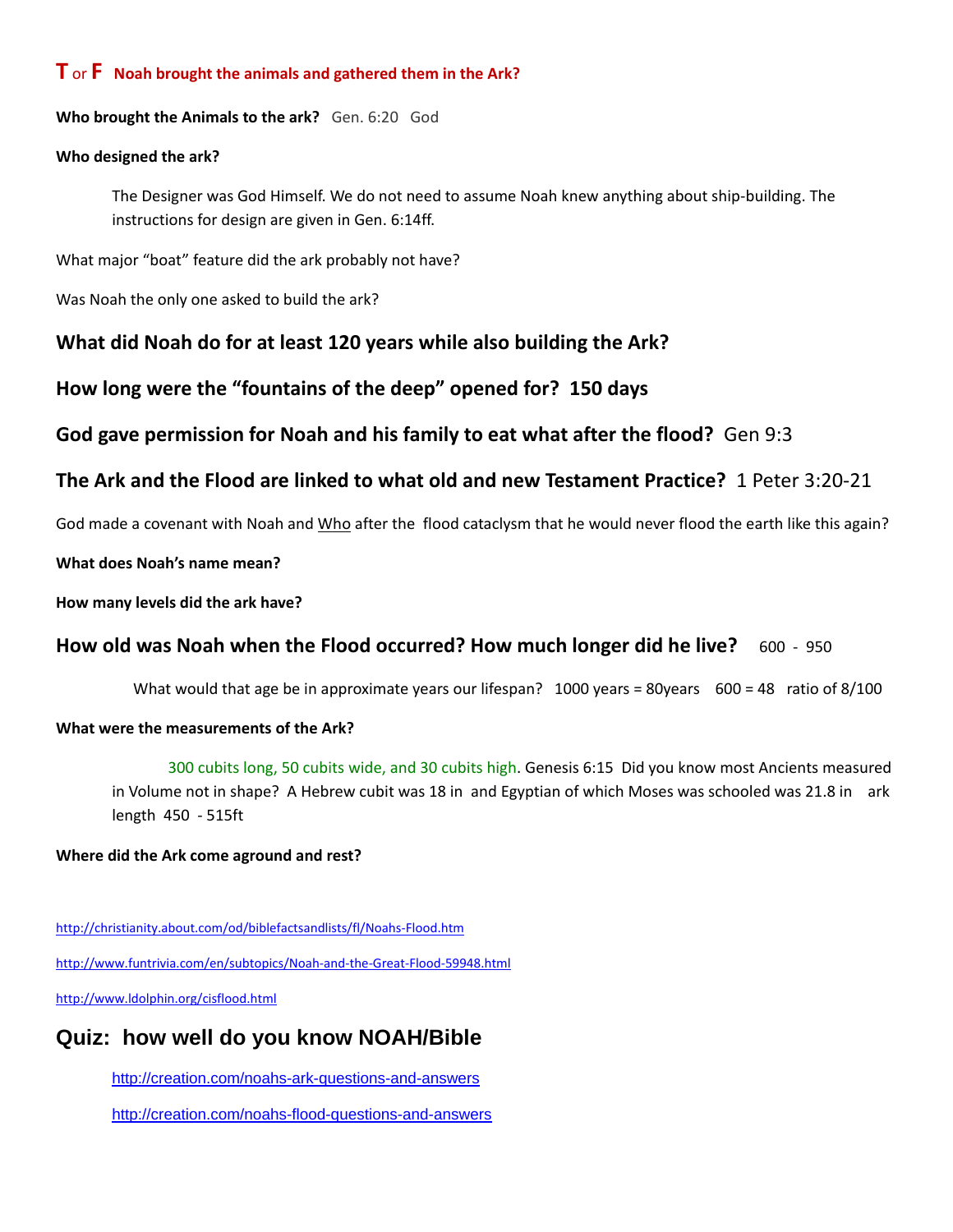## **Shadows of Future Past: The Ark and Christ**

**Show a fossil** - What does this mean? = This is a shadow of future –past, God's marker/memorial of a global cataclysm – judgment and rescue. Just as Israel set up 12 Stones as a remembrance to God's rescue and redemption, so are God's remembrance set in stone the Fossil Record. This is just one of the shadows of future past. Why Future Past? Future, because it proclaims God has the right and ability to save and judge all humanity through Christ, Past, because we can know God from our history with him via the Bible and nature.

Jesus is in the OT concealed, while he is in the NT revealed.

## **2 GW Jesus baptism and Noah - video**

Ian juby/Genesis Week clip <https://www.youtube.com/watch?v=Jjtor3y7TXI>

Would you believe, more viewer questions? Genesis Week Ep 21 s 3 with Ian Juby, aka Wazooloo Always Ready w/ Guest Paul Taylo[r https://soundcloud.com/always-ready](https://soundcloud.com/always-ready)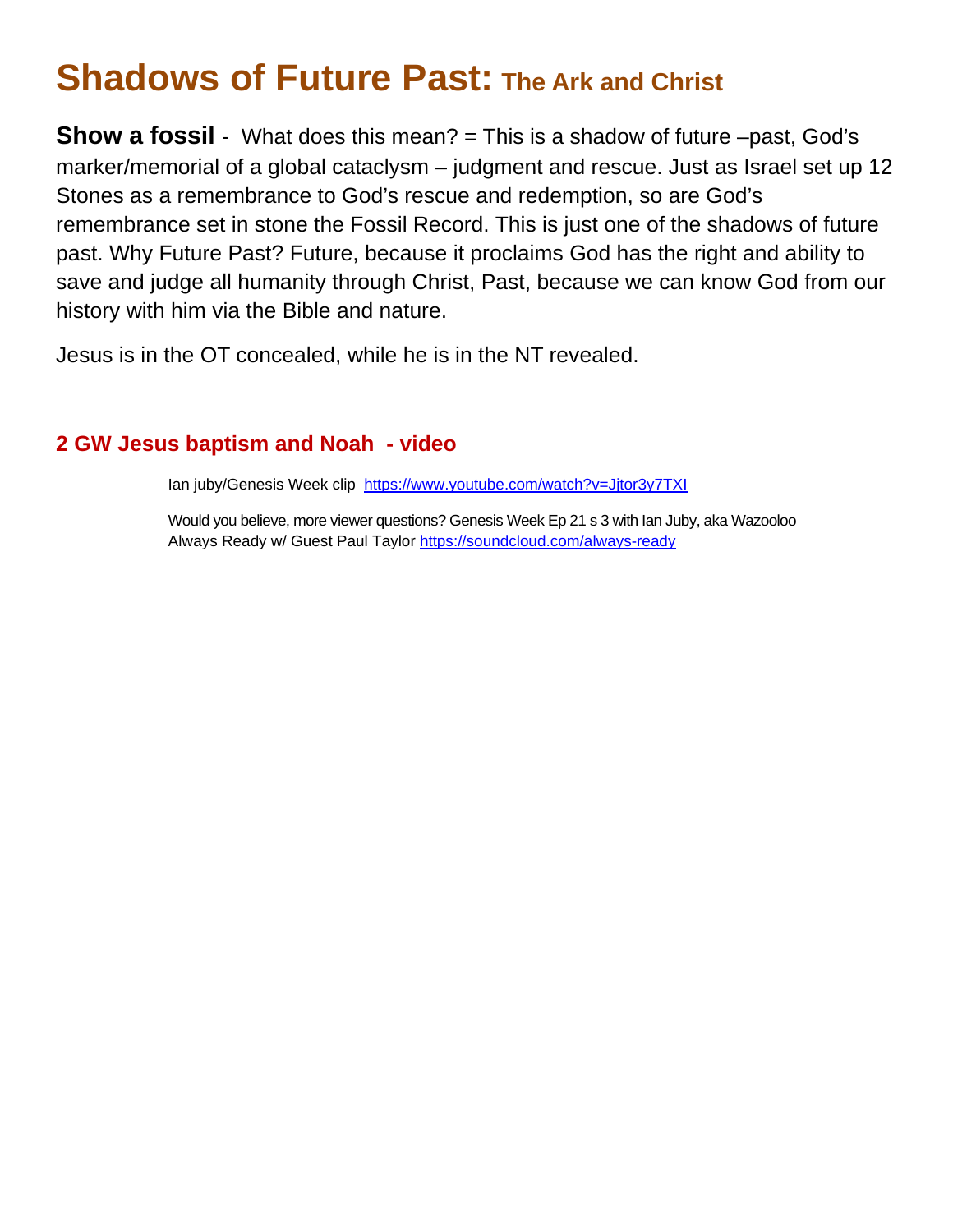## **Science and the Supernatural**

## **Wedding Wine Story w/ Materialist Friend**

## **3 GW Bill Nye – Supernaturals and Science**

## **Primacy papers and The Supernaturals Book – email sign up**

**Science is based on the handicapped observations of Humanity, which cannot observe all of reality. Atheistic materialism claims that if it can be observed or reproduced it is not real via the scientific method.**

> • And science is proposing more dimensions of reality which open the door for inter-dimensional beings and "spiritual dimensions".

#### **Primacy: Two Views**

M-NPE: We interpret the past by the present or we interpret the past events by what we only see and observe today: uniformitarianism – Charles Lyell this "all Things continue…" paradigm is only set aside hypocritically when it is convenient i.e. Meteor cataclysm wiping out dinosaurs, ice age, or a super volcano splitting Pangaea's original continent.

Vs

SC\_DE: We interpret the past first by the revelation of its creator and observer, and bring in current observations which include catastrophism in aid to understanding the Creator's revelation.

**Supernatural claims of Materialists** - Natural Progressive Evolutionists which deify scientific and natural laws and are by definition supernatural

Origin/evolution of the universe from "nothing" TME are eternal

• Defys the laws of causality and does not defy Laws of Thermodynamics & Entropy

Origin/evolution of life from non-life chemicals

Origin/evolution of Kinds/Families aka. Genetic information. Mutations – copy errors, deletions, and additions combined with natural selection can "create" new and useful genetic information which results in the formation and "creation" of new features and creatures from the first cell to all of life – seen in Darwin's tree of life.

#### **The Creator (alien): Outer –dimensional / non-biological / personal / immortal/ non-material spirit being**

• Inhabits eternity and is the only immortal eternal being without beginning or end outside the dimensions of reality TME etc

#### **Supernatural claims of Creationists which agree with scientific and natural laws.**

Origin of the universe came from an outside – Outer dimensional cause greater than the universe.

• Follows the laws of causality and does not defy Laws of Thermodynamics & Entropy

**<https://www.youtube.com/watch?v=ZbwybyqAr5g>**Frogs are useful, part I: CrEvo Rant #93 with Wazooloo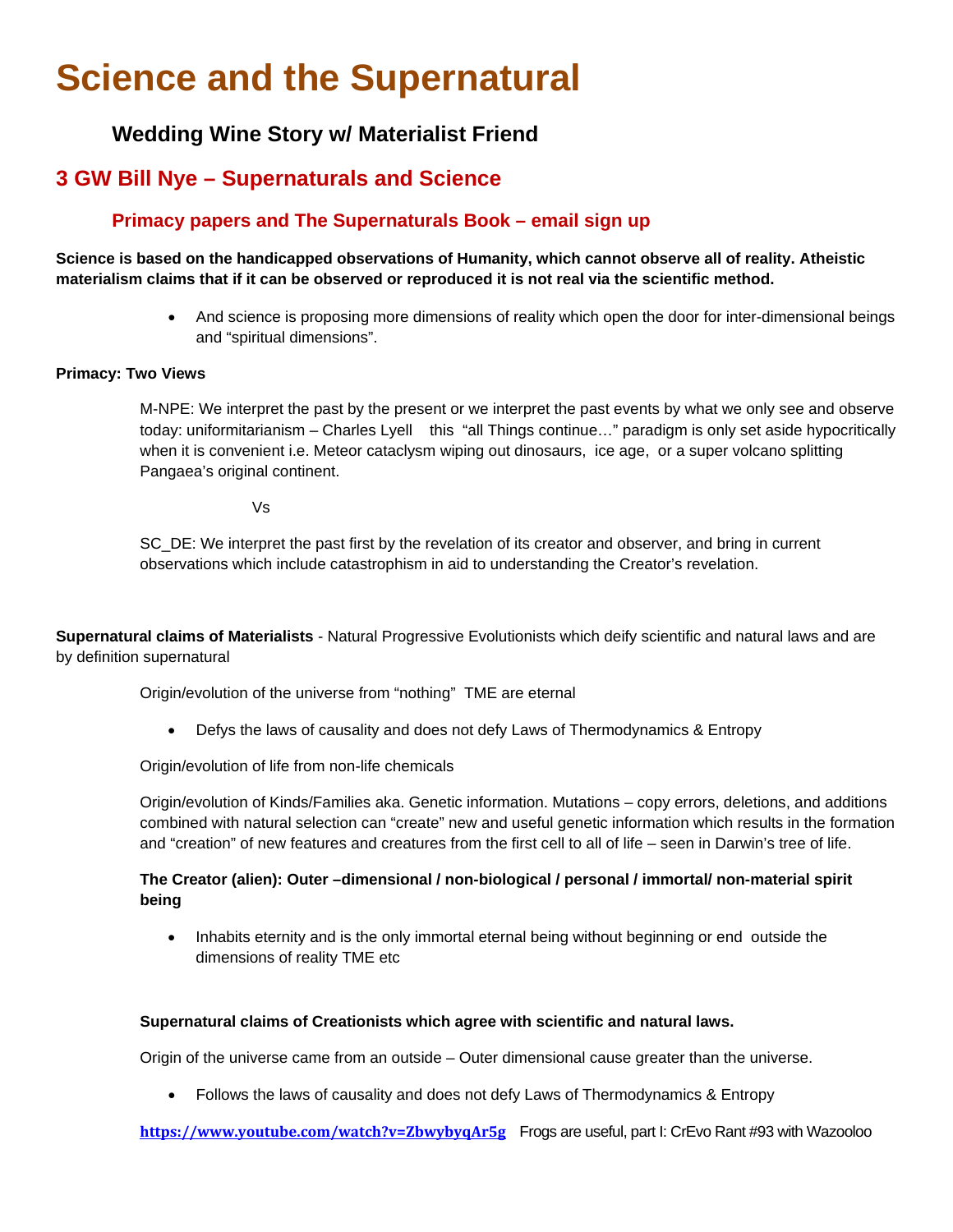## **Why the Flood?**

## **Genesis Harmonized – The Bible answers for itself and interprets itself**

## **Incursion: The Test of Humanity (relationship) - From the Garden to the Cross**

Will we chose life and relationship with the Creator

Or

Will we chose self-love/revelation & "other gods" in rebellion and enter into Death

## **4 GW God's right to judge and destroy - God and Genocide**

### **The Why's of Pain and Suffering Paper**

**Romans 1:18-32** God's Wrath on Unrighteousness

**<sup>18</sup>** For the wrath of God is revealed from heaven against all ungodliness and unrighteousness of men, who by their unrighteousness suppress the truth. **<sup>19</sup>** For what can be known about God is plain to them, because God has shown it to them. **<sup>20</sup>** For his invisible attributes, namely, his eternal power and divine nature, have been clearly perceived, ever since the creation of the world,**[\[a\]](http://www.biblegateway.com/passage/?search=Romans+1%3A18-32&version=ESV#fen-ESV-27935a)** in the things that have been made. So they are without excuse. **<sup>21</sup>** For although they knew God, they did not honor him as God or give thanks to him, but they became futile in their thinking, and their foolish hearts were darkened. **<sup>22</sup>** Claiming to be wise, they became fools,**<sup>23</sup>** and exchanged the glory of the immortal God for images resembling mortal man and birds and animals and creeping things.

**<sup>24</sup>** Therefore God gave them up in the lusts of their hearts to impurity, to the dishonoring of their bodies among themselves, **<sup>25</sup>** because they exchanged the truth about God for a lie and worshiped and served the creature rather than the Creator, who is blessed forever! Amen.

**<sup>26</sup>** For this reason God gave them up to dishonorable passions. For their women exchanged natural relations for those that are contrary to nature; **<sup>27</sup>** and the men likewise gave up natural relations with women and were consumed with passion for one another, men committing shameless acts with men and receiving in themselves the due penalty for their error.

**<sup>28</sup>** And since they did not see fit to acknowledge God, God gave them up to a debased mind to do what ought not to be done. **<sup>29</sup>** They were filled with all manner of unrighteousness, evil, covetousness, malice. They are full of envy, murder, strife, deceit, maliciousness. They are gossips, **<sup>30</sup>** slanderers, haters of God, insolent, haughty, boastful, inventors of evil, disobedient to parents, <sup>31</sup> foolish, faithless, heartless, ruthless. **<sup>32</sup>** Though they know God's righteous decree that those who practice such things deserve to die, they not only do them butgive approval to those who practice them.

### Religion (aka God) corrupts the world or God kills people. See Ian Juby/Genesis Week clips

You must have forgotten the atheistic/evolutionary regimes that were responsible for more deaths than all 'religious' wars put together: 77 million in [Communist](http://creation.com/redirect.php?http://www.pekingduck.org/2005/11/randy-rummel-mao-murdered-77-million-chinese/) China, 62 [million](http://creation.com/redirect.php?http://www.hawaii.edu/powerkills/NOTE1.HTM) in the Soviet Gulag State, [21](http://creation.com/redirect.php?http://www.digitalsurvivors.com/archives/democidenazi.php) million [non-battle](http://creation.com/redirect.php?http://www.digitalsurvivors.com/archives/democidenazi.php) killings by the Nazis, 2 million [murdered](http://creation.com/redirect.php?http://www.hawaii.edu/powerkills/NOTE1.HTM) in the Khmer Rouge killing fields. This was thoroughly documented by Rudolph Rummel (b. 1932), Professor Emeritus of Political Science at the University of Hawaii, who coined the term democide for murder by government (see his book *[Death](http://creation.com/redirect.php?http://www.hawaii.edu/powerkills/NOTE1.HTM) By [Government](http://creation.com/redirect.php?http://www.hawaii.edu/powerkills/NOTE1.HTM)*). <http://creation.com/refuting-noahs-ark-critics>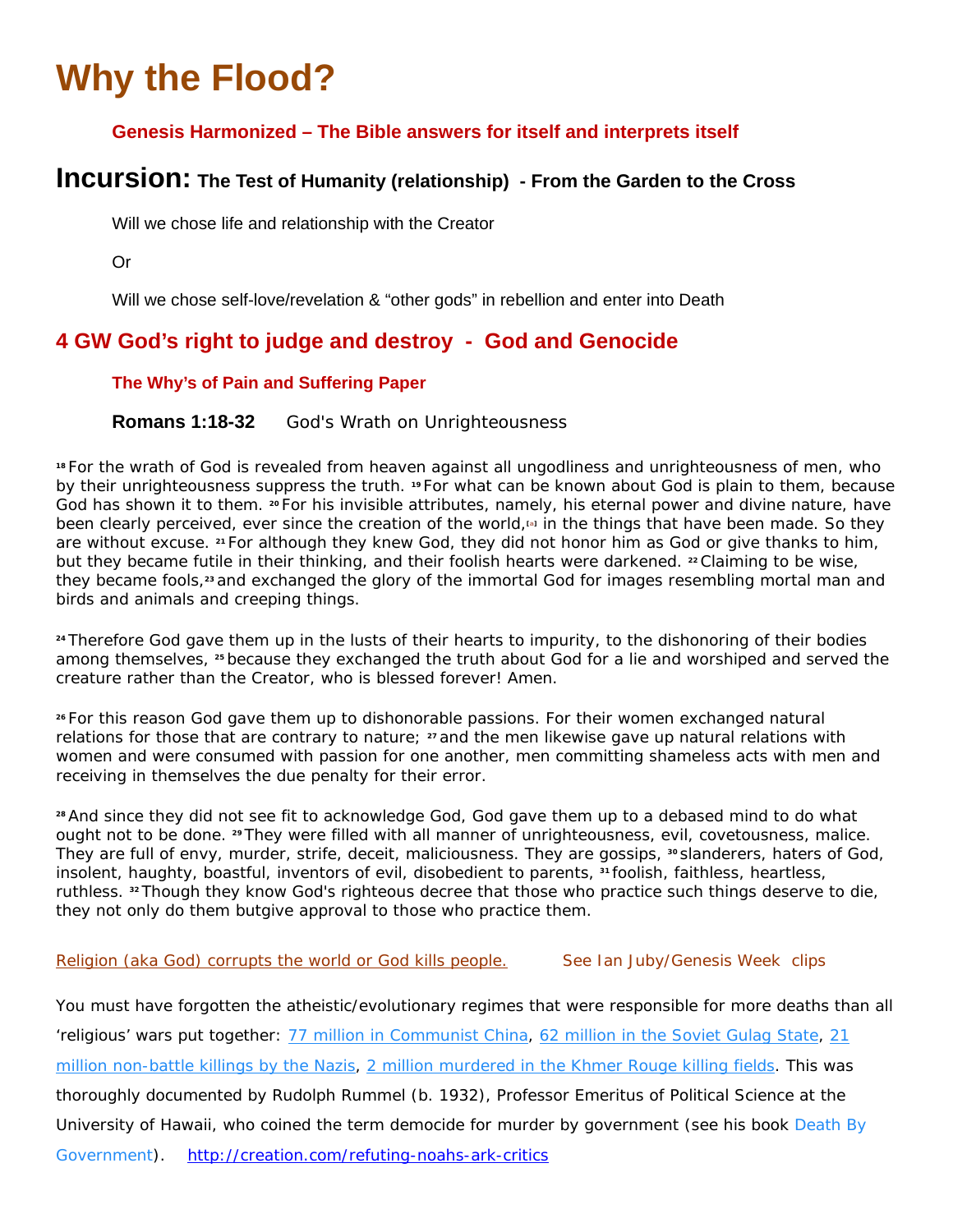## Who are the "Sons of God" and why does it matter? Vs. Sethite "righteous" view

- Why a global cataclysm Flood judgment and rescue
- Your view of the Supernatural World and Word of the Bible / Divine Council Assembly
- Understanding Old Testament Events: / Israel, the Seed Promise War, hybrids & counterfeits
- Understanding Ancient Peoples view of reality and the Supernatural World
- Understanding Ancient monuments, pyramids, exploration and history
- Understanding new testament passages and prophecy and the current "alien phenomena"
- Original Monotheism and "a witness" in all ancient cultures

The two views of the "Sons of God"

"righteous line of Seth VS Supernatural Beings –sons of God / messengers-angels

Jude <sup>6</sup> And the Supernatural Beings (angels) who kept not their first estate, but left their own habitation, He hath reserved in everlasting chains under darkness unto the judgment of the great Day—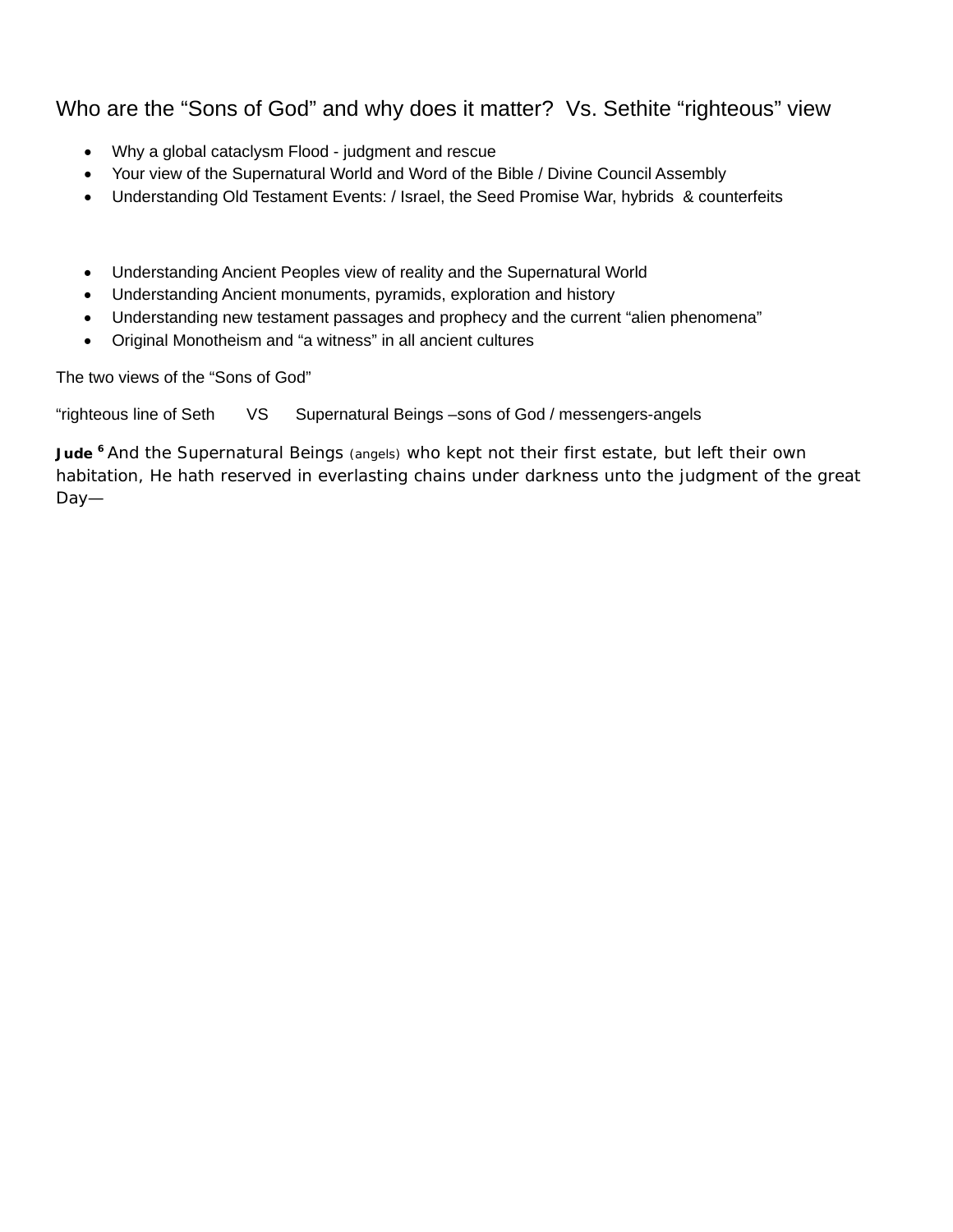The Atheist/Secularist cries out, "If God is real, why doesn't He judge evil and do something about it." But when God does… with the flood and the end of the age (Great Throne judgment), they call him all the names in the book for giving evil humans the consequences they chose for – death and destruction, the opposite of a life giving God. God will not force anyone into his presence.

## **Judgment & Rescue: 120 years**

**[Genesis 6:3](http://www.biblegateway.com/passage/?search=Genesis+6:3&version=ESV)** Then the LORD said, "My Spirit shall not abide in man forever, for he is flesh: his days shall be **120** years."

## **None are without excuse or witness to God's judgment and rescue**

## **Prophets: Abel**

\_\_\_\_\_\_\_\_\_\_\_\_\_\_\_\_\_\_\_\_\_\_\_\_\_\_\_\_

**[Genesis 4:4](http://www.biblegateway.com/passage/?search=Genesis+4:4&version=ESV)** and **Abel** also brought of the firstborn of his flock and of their fat portions. And the LORD had regard for **Abel** and his offering,

### **Luke 11:50-52 Matthew 23:34-36** [Hebrews 12:24](http://www.biblegateway.com/passage/?search=Hebrews+12:24&version=ESV)

**<sup>50</sup>** so that the **blood of all the prophets**, shed from the foundation of the world, may be charged against this generation, **<sup>51</sup>** from the **blood of Abel** to the blood of Zechariah

**Hebrews 11:3-5** <sup>3</sup> By faith we understand that the universe was created by the word of God, so that what is seen was not made out of things that are visible. <sup>4</sup> **By faith Abel offered to God a more acceptable sacrifice than Cain, through which he was commended as righteous, God commending him by accepting his gifts. And through his faith, though he died, he still speaks.** <sup>5</sup> **By faith Enoch was taken up so that he should not see death, and he was not found, because God had taken him. Now before he was taken he was commended as having pleased God.**

#### **Enoch**

**[Jude 1:14](http://www.biblegateway.com/passage/?search=Jude+1:14&version=ESV)** It was also about these (blasphemers) that **Enoch**, the seventh from Adam, prophesied, saying, "Behold, the Lord comes with ten thousands of his holy ones, **<sup>15</sup>** to execute judgment on **all** and to convict **all** of their ungodliness.

**Methuselah – at his death the end shall come** or **man of the spear**

### **Noah - grace/rest** his character Faith-love

**Hebrews 11:7** By faith Noah, being warned by God of things not yet seen, moved with fear, prepared an ark for the saving of his house, by which he condemned the world and became heir of the righteousness which is by faith. kjv

**ESV 7** By faith Noah, being warned by God concerning events as yet unseen, in reverent fear constructed an ark for the saving of his household. By this he condemned the world and became an heir of the righteousness that comes by faith.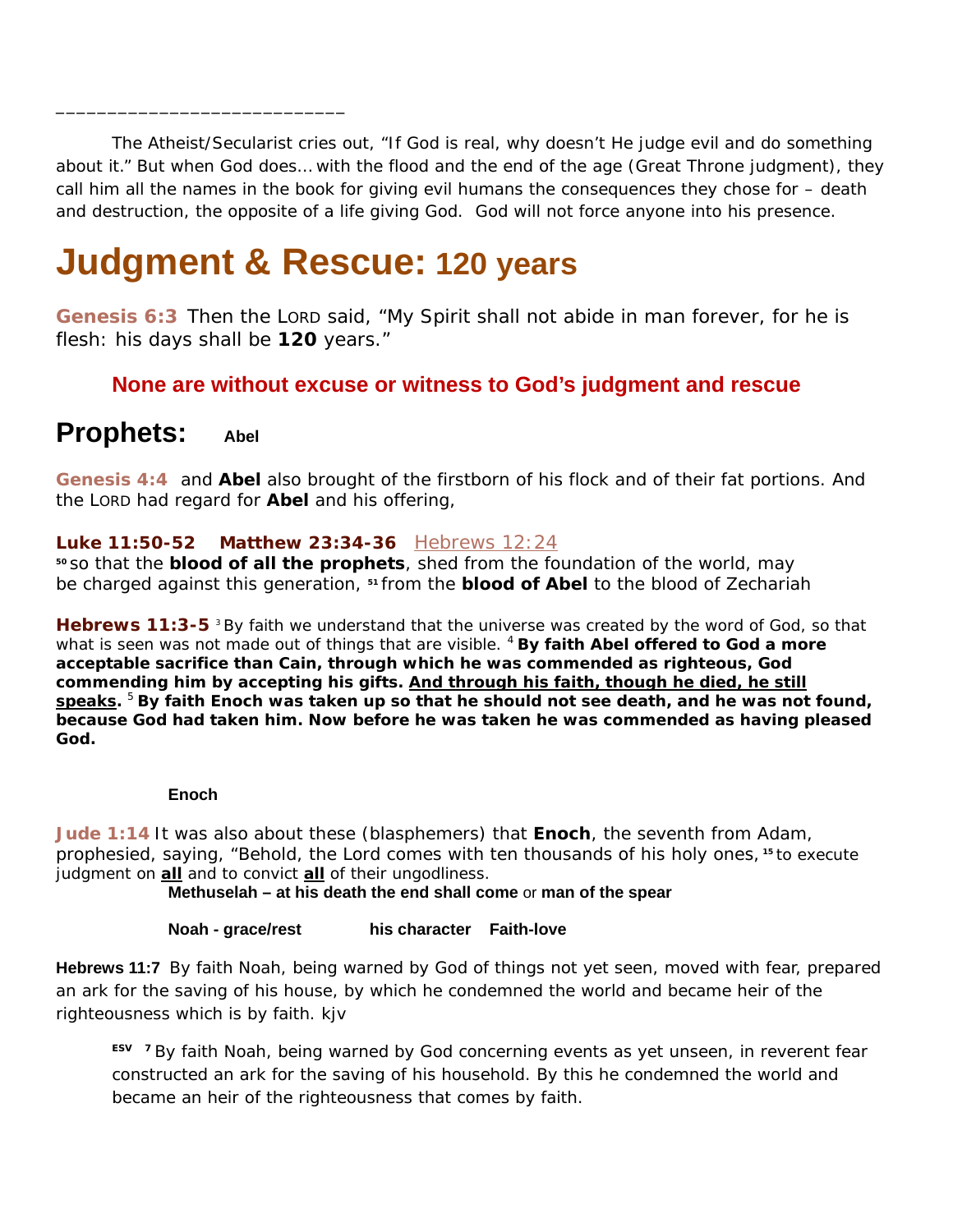**2 Peter 2:4-6 4 For if God did not spare Supernatural Being/angels when they sinned, but cast them into hell/***Tartarus/pits* **and committed them to chain[s\[b\]](http://www.biblegateway.com/passage/?search=2%20Peter+2:4-6&version=ESV#fen-ESV-30488b) of gloomy darkness to be kept until the judgment; <sup>5</sup> if he did not spare the ancient world, but preserved Noah, a herald of righteousness, with seven others, when he brought a flood upon the world of the ungodly; <sup>6</sup> if by turning the cities of Sodom and Gomorrah to ashes he condemned them to extinction (eternal flames), making them an example of what is going to happen (future) to the ungodly[;\[c\]](http://www.biblegateway.com/passage/?search=2%20Peter+2:4-6&version=ESV#fen-ESV-30490c)**

*Kataklusmos (Greek) = cataclysmic 4 places in NT global judgment? Matt, Luke, 2 Peter 2:5*

#### *Inundation, deluge , of Noah's deluge*

**Matt 24: 37** "For the coming of the Son of Man will be just like the days of Noah. **38** "For as in those days before the flood they

were eating and drinking, marrying and giving inmarriage, until the day that Noah entered the ark, **39** and they did not understand until the flood (**Kataklusmos)** came and took them all away ; so will the coming of the Son of Man be. **40** "Then there will be two men in the field ; one will be taken and one will be left.

[http://books.google.com/books?id=aYutRdlt0E8C&pg=PA259&lpg=PA259&dq=Kataklusmos+in+new+testament&source=bl&ots=jg8u4](http://books.google.com/books?id=aYutRdlt0E8C&pg=PA259&lpg=PA259&dq=Kataklusmos+in+new+testament&source=bl&ots=jg8u4BocCE&sig=Hyf4KVD7WZDJEVB28ecbrbKQCJw&hl=en&sa=X&ei=wkgwU7fnN4n6oATOoIHoBQ&ved=0CEUQ6AEwBg#v=onepage&q=Kataklusmos%20in%20new%20testament&f=false) [BocCE&sig=Hyf4KVD7WZDJEVB28ecbrbKQCJw&hl=en&sa=X&ei=wkgwU7fnN4n6oATOoIHoBQ&ved=0CEUQ6AEwBg#v=onepage&](http://books.google.com/books?id=aYutRdlt0E8C&pg=PA259&lpg=PA259&dq=Kataklusmos+in+new+testament&source=bl&ots=jg8u4BocCE&sig=Hyf4KVD7WZDJEVB28ecbrbKQCJw&hl=en&sa=X&ei=wkgwU7fnN4n6oATOoIHoBQ&ved=0CEUQ6AEwBg#v=onepage&q=Kataklusmos%20in%20new%20testament&f=false) [q=Kataklusmos%20in%20new%20testament&f=false](http://books.google.com/books?id=aYutRdlt0E8C&pg=PA259&lpg=PA259&dq=Kataklusmos+in+new+testament&source=bl&ots=jg8u4BocCE&sig=Hyf4KVD7WZDJEVB28ecbrbKQCJw&hl=en&sa=X&ei=wkgwU7fnN4n6oATOoIHoBQ&ved=0CEUQ6AEwBg#v=onepage&q=Kataklusmos%20in%20new%20testament&f=false)

**Luke 17:27** they were eating, they were drinking, they were marrying, they were being given in marriage,until the day that Noah entered the ark, and the **flood** came and destroyed them all.

**1 Peter 3:18-20 <sup>18</sup>** For Christ also suffered**[died]** once for sins, the righteous for the unrighteous, that he might bring us to God, being put to death in the flesh but made alive in the spirit, **<sup>19</sup>** in which**[in whom]** he went and proclaimed**[preached]** to the spirits in prison, **<sup>20</sup>** because**[when]** they formerly did not obey, when God's patience waited in the days of Noah, while the ark was being prepared, in which a few, that is, eight persons, were brought safely through water.

### **Soft Serve Dinosaur! this is Genesis Week, episode 26 season 3 with Wazooloo aka Ian Juby 26m**

<https://www.youtube.com/watch?v=abhgreIBKZ0>Jesus was preaching by the Holy Ghost through Noah to the rebellious, disobedient pre-flood people, condemning them, by his righteous proclamation, action and life. \*

Prophetic theatre – the building of the Ark was his proclimaton Face persecution fearlessly

<http://pastormark.tv/2012/02/02/tough-text-thursday-1-peter-3-19>3 views proclaiming victory over supernaturals

<http://willfults.com/1peter318-20-spirits-in-prison/> $*$ 

## Noahs Ark: Fact or Fiction? - Mike Riddle

**<https://www.youtube.com/watch?v=sESp6wrUV9o>**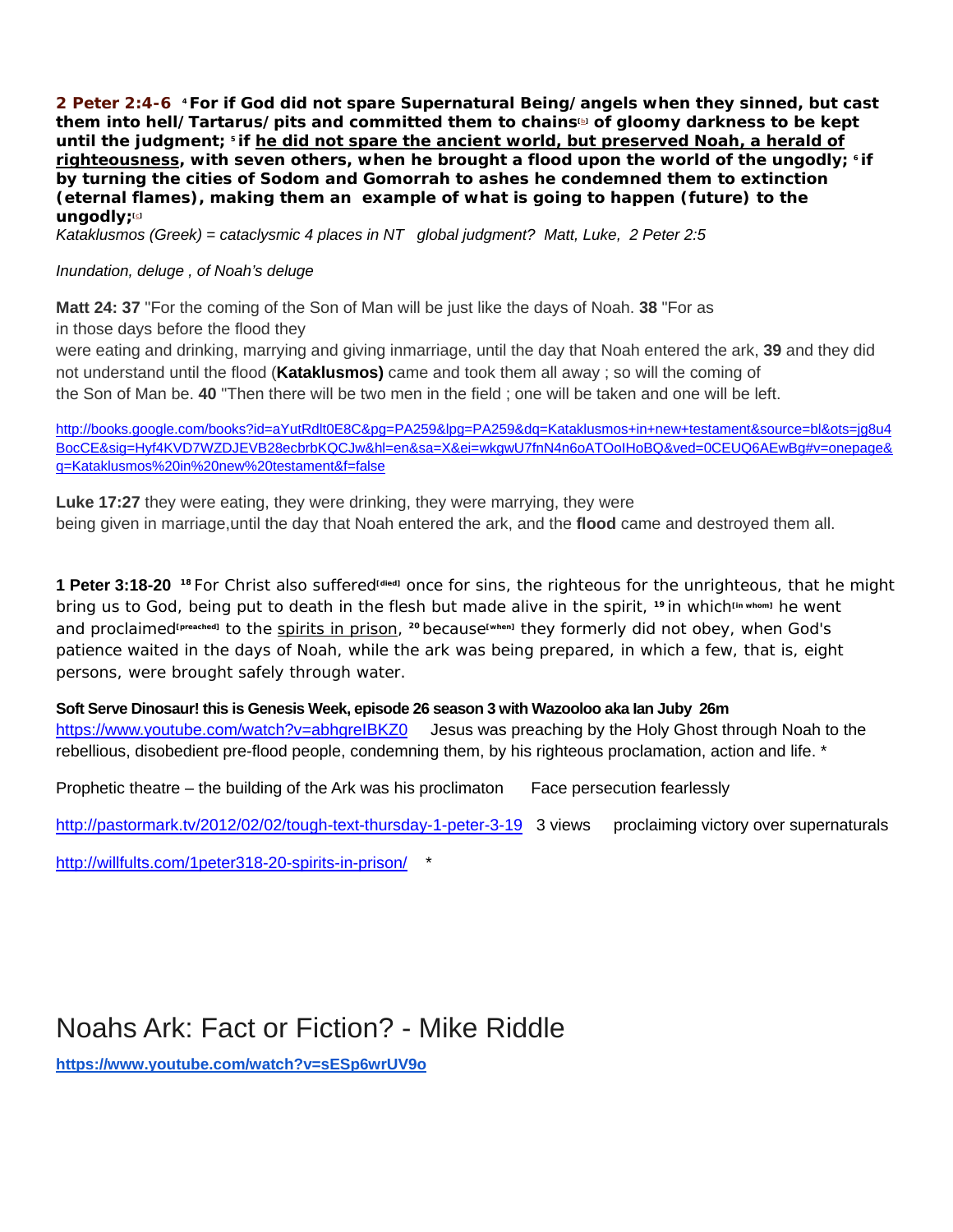## **Global Cataclysm or Local Legend**

## **What does Jesus Say? The Day of the Lord 2 Peter 3 (NIV)**

**3** Dear friends, this is now my second letter to you. I have written both of them as reminders to stimulate you to wholesome thinking. **2** I want you to recall the words spoken in the past by the holy prophets and the command given by our Lord and Savior through your apostles.

**3** Above all, you must understand that in the last days scoffers will come, scoffing and following their own evil desires. **4 They will say, "Where is this 'coming' he promised? Ever since our ancestors died, everything goes on as it has since the beginning of creation." Uniformitarianism 5 But they deliberately forget that long ago by God's word the heavens came into being and the earth was formed out of water and by water. 6 By these waters also the world of that time was deluged and destroyed. 7 By the same word the present heavens and earth are reserved for fire, being kept for the day of judgment and destruction of the ungodly.**

### **What's the Big Deal?**

- Local year-long floods never cover high hills or mountains
- Local floods never wipe out all or much animal and plant life
- Why is Noah commanded to take birds if it is a local flood?
- God promises to never "flood" the earth again is he a liar?
- 120 year warning = move... not build a huge ship
- 200 plus ancient global "flood" legends & Ancient tablets "Gilgamesh" older Akkadian Tablets
- Radically shapes ones history and understanding of geology, etc.

### **Jesus coming, the end of the age, the day of the Lord, his judgment and salvation**

### **Are they global in scale or local?**

### **I argue…These events are all called into question if Noah just survived a local flood**

### Matthew 24-25, Mark 13, Luke 21-22

**Mt 30** Then will appear in heaven the sign of the Son of Man, and then all the tribes of the earth will mourn, and they will see the Son of Man coming on the clouds of heaven with power and great glory.

**<sup>35</sup>** Heaven and earth will pass away, but my words will not pass away.

**<sup>37</sup> For as were the days of Noah, so will be the coming of the Son of Man. <sup>38</sup> For as in those days before the flood they were eating and drinking, marrying and giving in marriage, until the day when Noah entered the ark, <sup>39</sup> and they were unaware until the flood came and swept them all away, so will be the coming of the Son of Man. one will be taken and one left.**

### **ARK & FLOOD objections**

## **5 Ark, water Fossils – more evidence for a global flood - Video Clip**

The Hydroplate Theory - The Flood ( Newer version! )<https://www.youtube.com/watch?v=sD9ZGt9UA-U>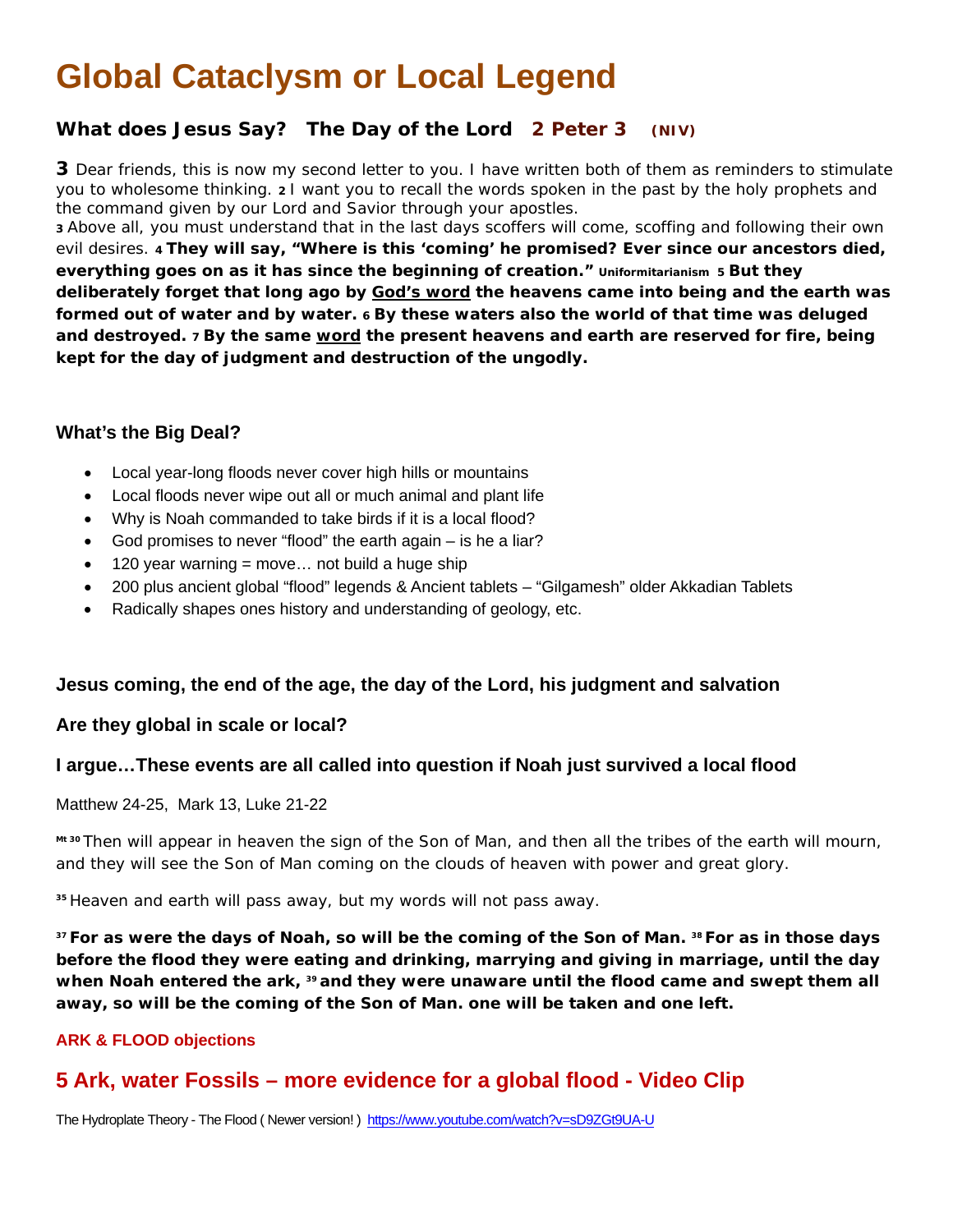# Q&A

## **The Ark, The Animals, The Adventure/ Voyage**

## **The Ark**

The Measurements 300c-long x 50c- wide x 30c- high in water 15c draft

Shape Vs Volume

How long is a cubit

3 designs Rectangle barge

2 western

1 middle Eastern

## **The Animals**

How many animals were on the ark? **Gen 6:19** Twos of every sort /kind - male and female Gen 6:20 Twos, both, double, twice *shenayim = shen ay im –plural* dual of [יִנֵשׁ](http://www.blueletterbible.org/lang/lexicon/lexicon.cfm?strongs=H8145&t=KJV) Gen 7:9 & 15 They went into the ark two and two of all flesh mal and female where in is the breath of life- lungs Two twos  $2x^2 = 4$ Gen 7:2 and of the clean kinds take by sevens male and female, and of the not clean by twos male and female Sevens shehvah used seven, seven times, seven fold Seven twos  $7x^2 = 14$ 

Juveniles: small, durable, eat less - eggs

Herbivores: or herbivore subsistence

Food: floating plant mats on the oceans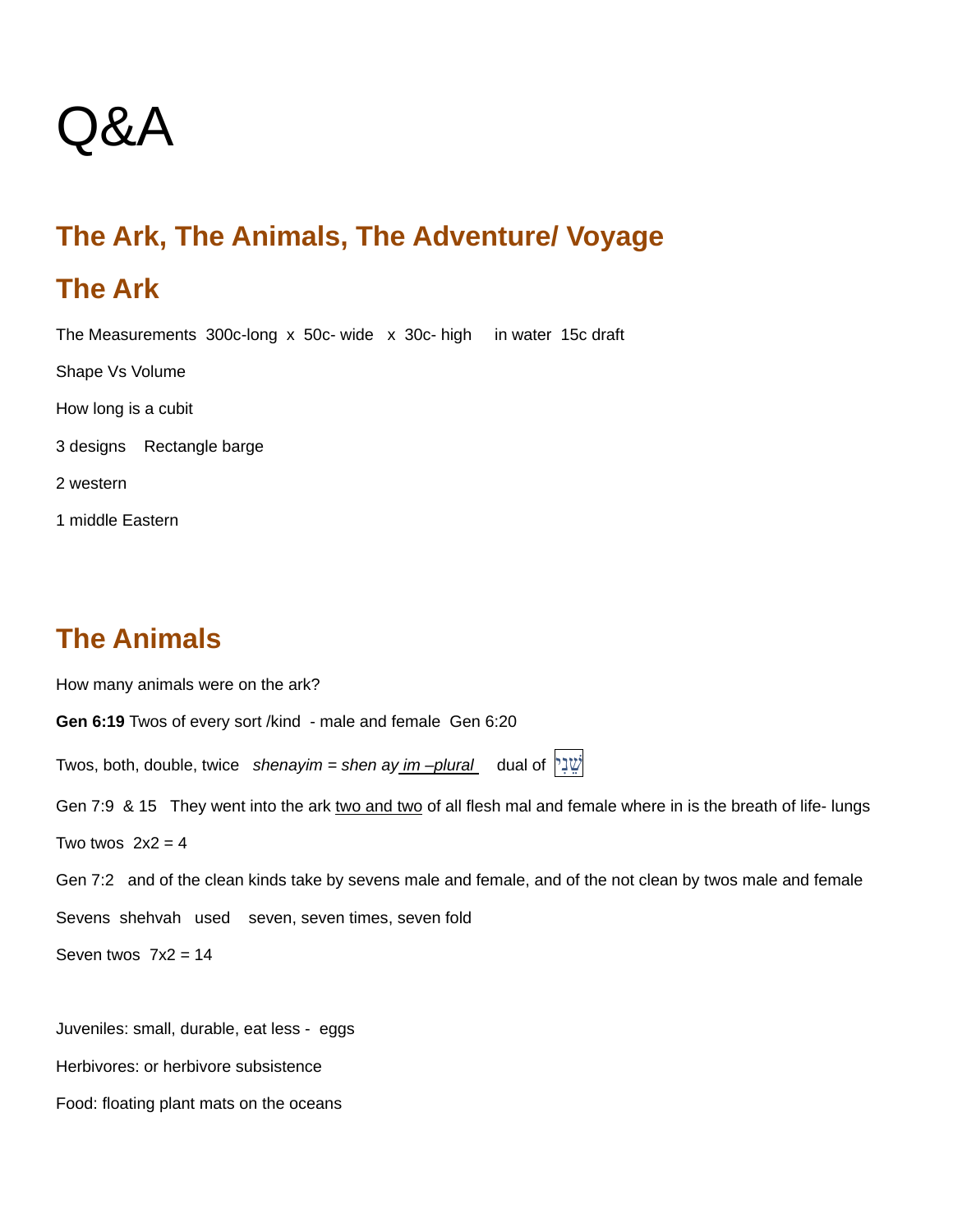#### **Herbivorism and death / a radical climate change**

**<https://www.youtube.com/watch?v=Jjtor3y7TXI>**Would you believe, more viewer questions? Genesis Week Ep 21 s 3 with Ian Juby, aka Wazooloo Giant Panda, the vervet monkeys, the fruit bat and the gorillas! All of these have extremely sharp teeth, used to eat plants!

<https://www.youtube.com/watch?v=2AVxRVXHYqo> **The History and the facts about The Ark of Noah Dr. Don Patton**

**Species /kinds on the ark** [https://www.youtube.com/watch?v=NplUzM\\_kwF4](https://www.youtube.com/watch?v=NplUzM_kwF4) 23:5 Bill Nye's objectons

Desert Whales This is Genesis Week episode 27 s3 with Wazooloo aka Ian Juby Of 8.7 mill species on planet 2.2 mill Marine of 6.5mill left majority are insects- surviving on floating vegetation mats

1.3 mill land breathing species arising from 7 thousand kinds on Noah's Ark 5k ya 289 species / yr vs. from a rock

## **Dinosaurs? <http://s8int.com/>**

Job 40 two creatures Behemoth & Leviathan real and not literary imagery, though imagery is used in the passage context

God, Behemoth & Leviathan Chief rank of first in creation of animals made with you – man

40:15 which I made as I made you; or which I made with thee

What animals precede Behemoth & Leviathan Job 38 &39? nature, animals: lion, raven, mountain goat, wild donkey, wild ox, ostrich, horse, hawk

<http://creation.com/so-called-age-of-dinosaurs>

Dinosaur didn't die 65 millions years ago, they are still alive today - Documentary FULL <https://www.youtube.com/watch?v=PHesNW9WnDM>

Real Flying Monsters - Cryptids (Paranormal Documentary) <https://www.youtube.com/watch?v=PanyCKGGy9A>

## Catastrophism and Global flood evidence

<https://www.youtube.com/watch?v=ZnfXvPZhjfs>

Flood of Evidence - This is Genesis Week, Episode 21, Season 2 with Wazooloo/Ian Juby

## **The Adventure/ Voyage**

## **377 days – 12 mo or 300 days - 10 mo**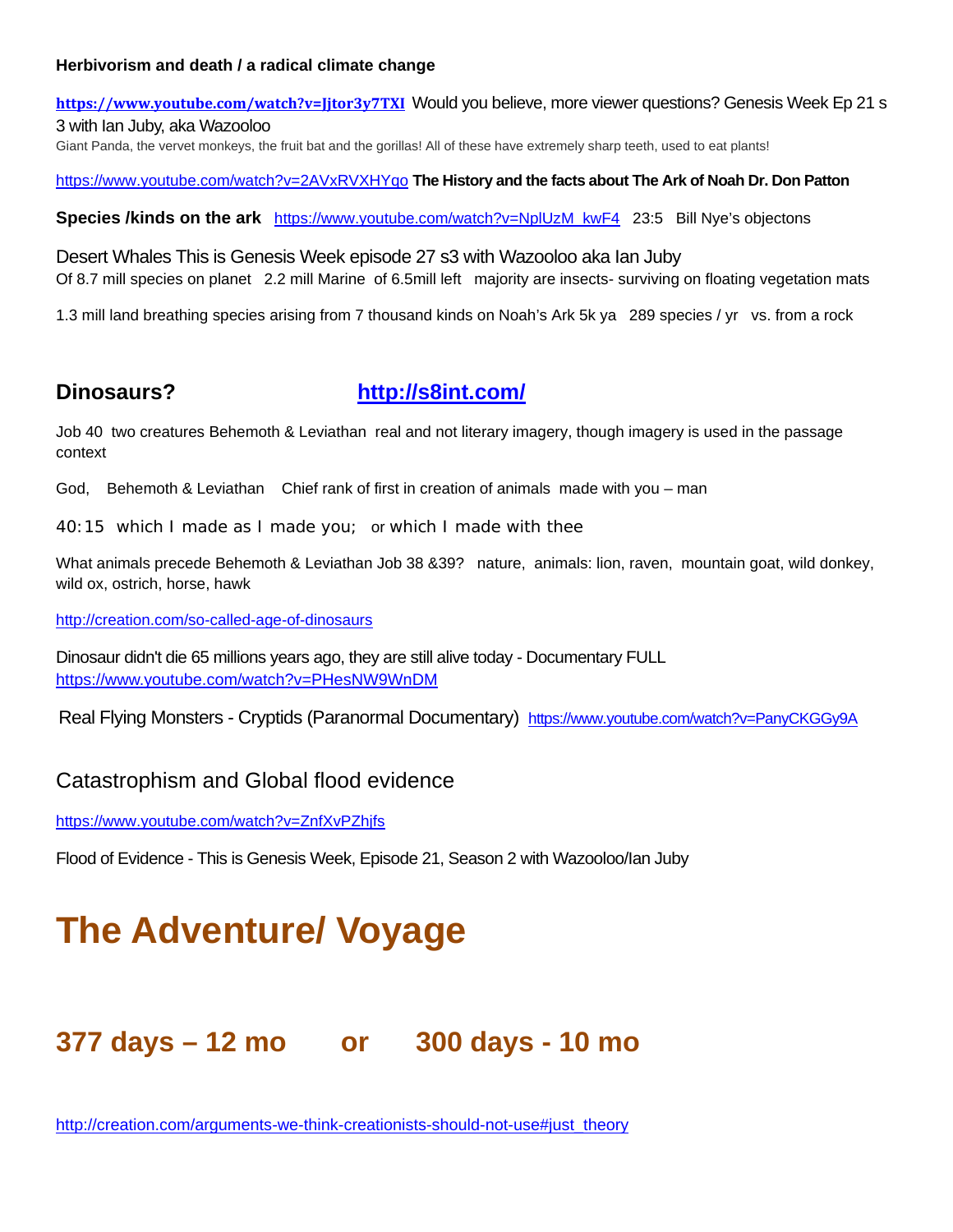## Why Aronofsky's NOAH is an atrocity of Anti- Christ/God sentiments wrapped up in earth worshiping extremist environmental occultism

When one claims to be speaking for God, but have no fear of God = wisdom... that is a dangerous man.

[http://www.goodfight.org/a\\_v\\_noah\\_movie\\_deception.html](http://www.goodfight.org/a_v_noah_movie_deception.html)

## **The Noah Movie Deception and the Last Days**

## *By: Joe Schimmel*

Did you know, according to Hollywood, that the main reason God destroyed the ancient world with a flood was because of a lack of environmental activism and overpopulation?

Did you know that Noah was a liberal eco-terrorist and the world's "first environmentalist"?

Did you know that Noah was really a callous, dark person?

Did you know that Noah was a drunken, axe-wielding murderer?

Did you know that Noah threatened to kill his eldest son's wife and her unborn daughter, because he didn't want the earth to be repopulated?

Did you know that Noah's old pal Methuselah (really old pal) was a witch doctor who guided Noah spiritually?

Did you know that Noah enlisted the help of Satan's fallen angels to protect him while building the ark?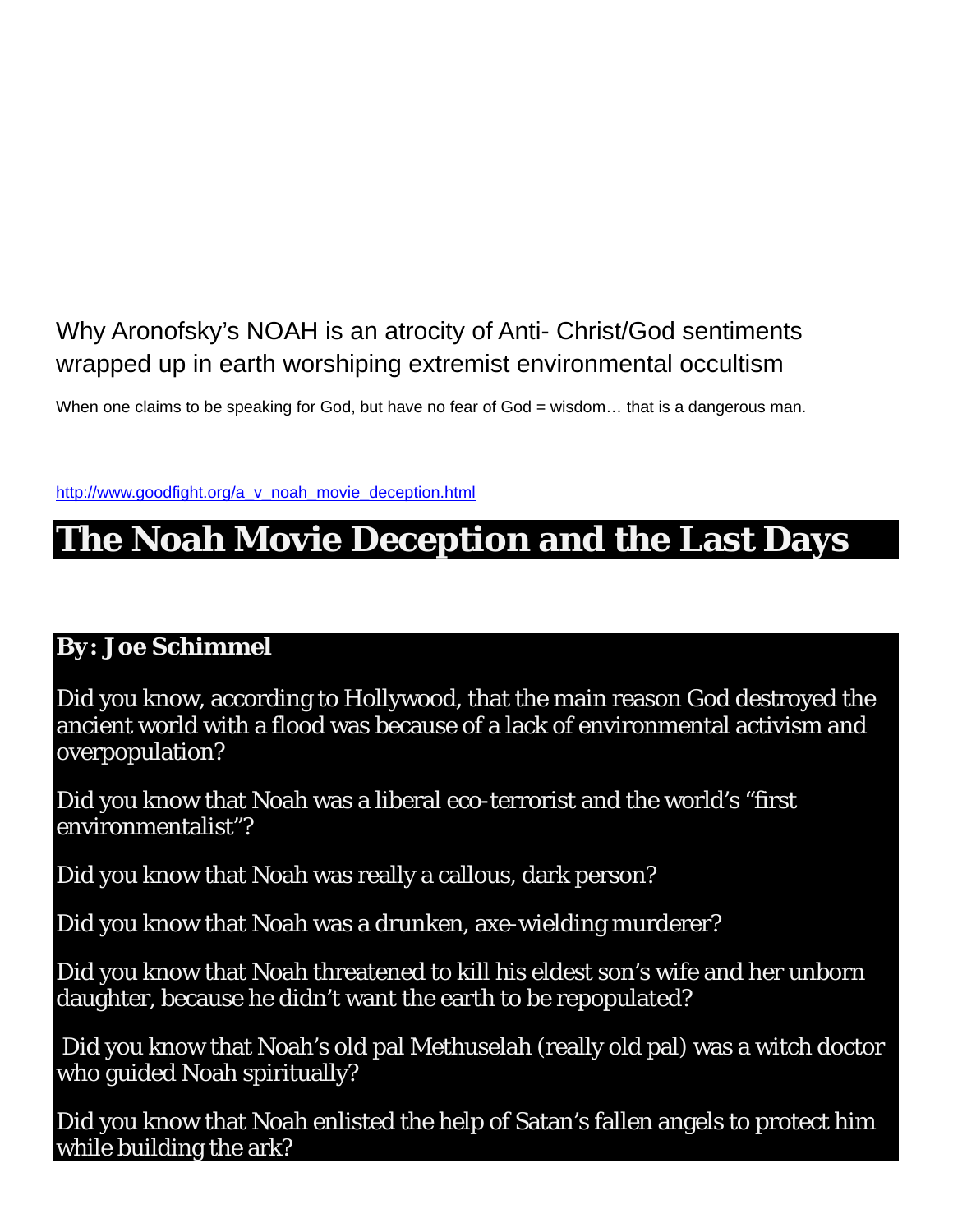What? You didn't know these things? Weren't you listening in Sunday school as a child? Did you miss all of this when you first read the biblical account of Noah and the great flood in the book of Genesis? Of course you didn't miss these things, because they never happened! The *Noah* movie, released by Paramount Pictures on March 28th, 2014, will not be the first film used by the liberal Hollywood elite to target Christians and exploit, politicize and twist biblical truth. Nor will it be the last time Hollywood engages in a colossal effort, to the tune of a \$160 million, to deceive and make a buck off the faithful. [\(Source\)](http://www.theguardian.com/film/2014/mar/11/noah-religious-montage-christian-darren-aronofsky-paramount)

*"I don't think it's (Noah & Flood) a very religious story...I think it's a great fable that's part of so many different religions and spiritual practices."* – Darren Aronofsky, Variety 2012

This should not be a great surprise, as *Noah* director Darren Aronofsky, promotes Antichrist, occult and Gnostic elements by the boat load in his other movies

The incredible irony is that Aronofsky's ploy of bait and switch, in making the Noah narrative about environmentalism rather than the consequences of breaking God's expressed moral law, is encouraging the very conditions that invited God's wrath, in the form of the flood, in the first place. Moreover, Aronofsky is seducing the biblically illiterate and emboldening environmentalists with a lie, by pretending that God flooded the earth because of over population and environmental concerns.

I imagined that as dark as Noah would be portrayed, he would still be cast as more compassionate than God Himself and somewhat reluctant to carry out God's supposed "evil plan." However, the motif I imagined Aronofsky employing would turn out to be far darker than I even imagined. Incredibly, Noah is portrayed as a reluctant murderer of innocent babies on God's behalf, whereas God has no problem having Noah performing the dastardly deed.

In fact, we are led to believe, contrary to the witness of scripture, that Noah understood that God intended to eliminate every human being from existence and not allow any human repopulation of the earth. Noah even understands that if he is to save the environment, that God's command entails murdering the unborn twin daughters belonging to his eldest son's wife. Thus, the *Noah* movie blasphemously teaches that one way to please God and help the environment is to engage in abortion or infanticide, a wicked tenet promoted by leading liberal academics today.

*"We must weigh those [human] lives against all creation."*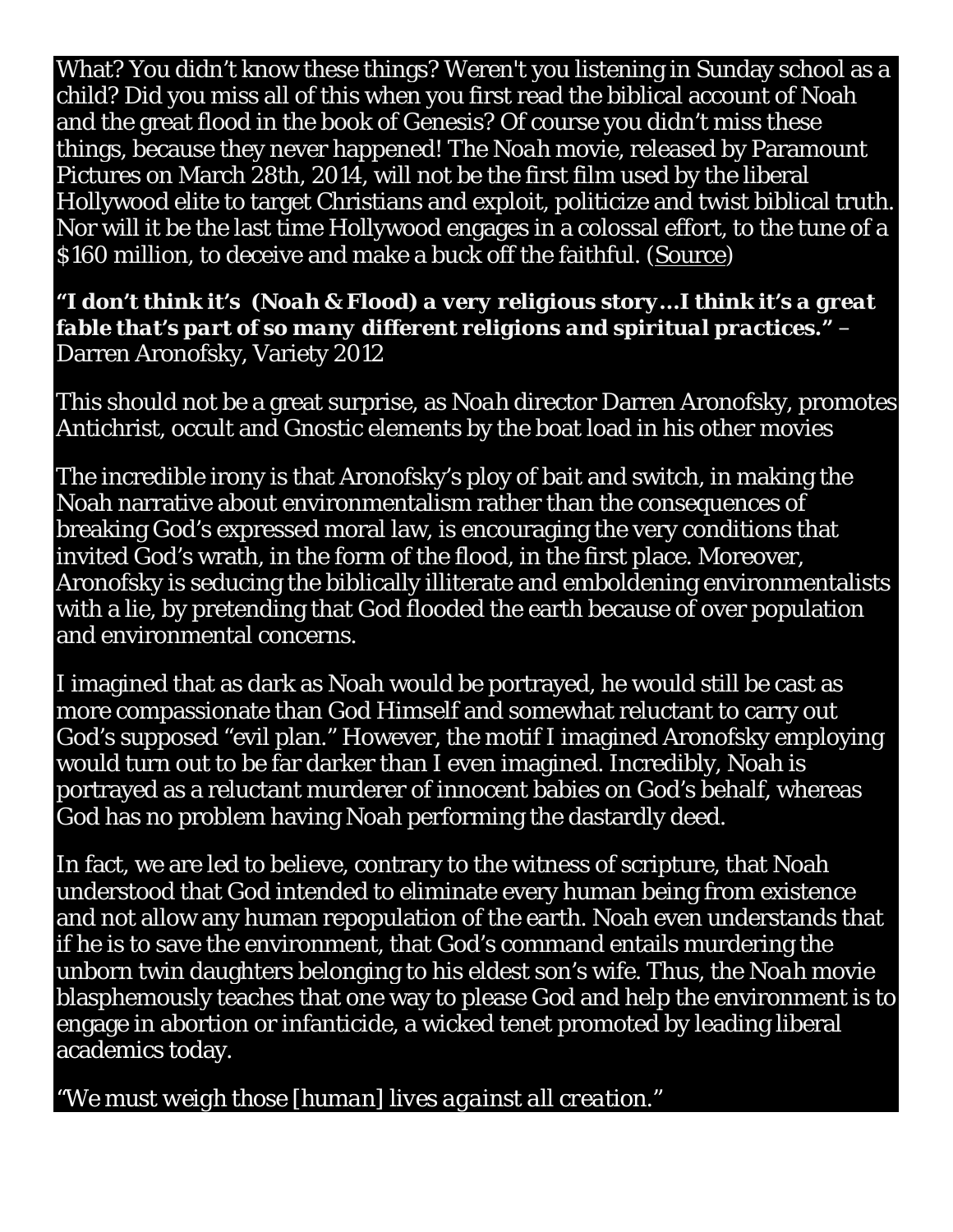we discover that in addition to Aronofsky's lie through Noah, that not only good works/environmentalism save us, but sacrificing our children will also save the world

earth-worshipping environmentalists champion the mass human sacrifice of innocent children via abortion to appease their goddess mother earth.

Brian Godawa's excellent blog on Noah script

<http://godawa.com/movieblog/darren-aronofskys-noah-environmentalist-wacko/>

<http://io9.com/absolutely-agreed-noah-is-the-single-most-disgustingly-1545711787>secular site

## **[Darren Aronofsky explains why](http://io9.com/darren-aronosky-explains-why-noah-isnt-just-for-believ-1545648721)** *Noah* **isn't just for believers**

**Reading the graphic novel, it's clear your Noah is a religious story, but not necessarily a Judeo-Christian story. Are your prepared for the complete freak-out some people will have about telling a Bible story in this manner?**

Well we started from Genesis and the millennia of religious commentary surrounding it. That's how we grounded our story and that was the well-spring for the themes we were trying to dramatize, so it is a Judeo-Christian story in that sense. **But you don't need to be Jewish or Christian or even religious to be familiar with the Noah story or be moved by the idea of a universal flood punishing mankind for our wickedness and threatening to wipe us out for good.** That's part of our cultural heritage. It's buried deep. And like all deeply ingrained stories it continually gets retold and reinvented with each telling. Hopefully our telling resonates with all sorts of people, Jewish or Christian, atheists or believers.

*He's right. I'm not Jewish or Christian and I'm really moved by the story of a universal flood sent by a petty superbeing to punish us for behaving in exactly the way you'd expect us to behave, having been created in said petty superbeing's own image. So moved. To disgust. And anger.*

Absolutely agreed. Noah is the single most disgustingly immoral story from the Bible

## **Ian Juby/Genesis Week Clips to record**

Tiktaalik and Time Travel This is Genesis Week, episode 22 of season 3 with Ian Juby aka Wazooloo *<https://www.youtube.com/watch?v=CeTEfg4m3pQ>*

*2-:37 God being evil for mass judgment*

*25 flood – God killing? add to previous [https://www.youtube.com/watch?v=9nhvt\\_1c3oM](https://www.youtube.com/watch?v=9nhvt_1c3oM)*